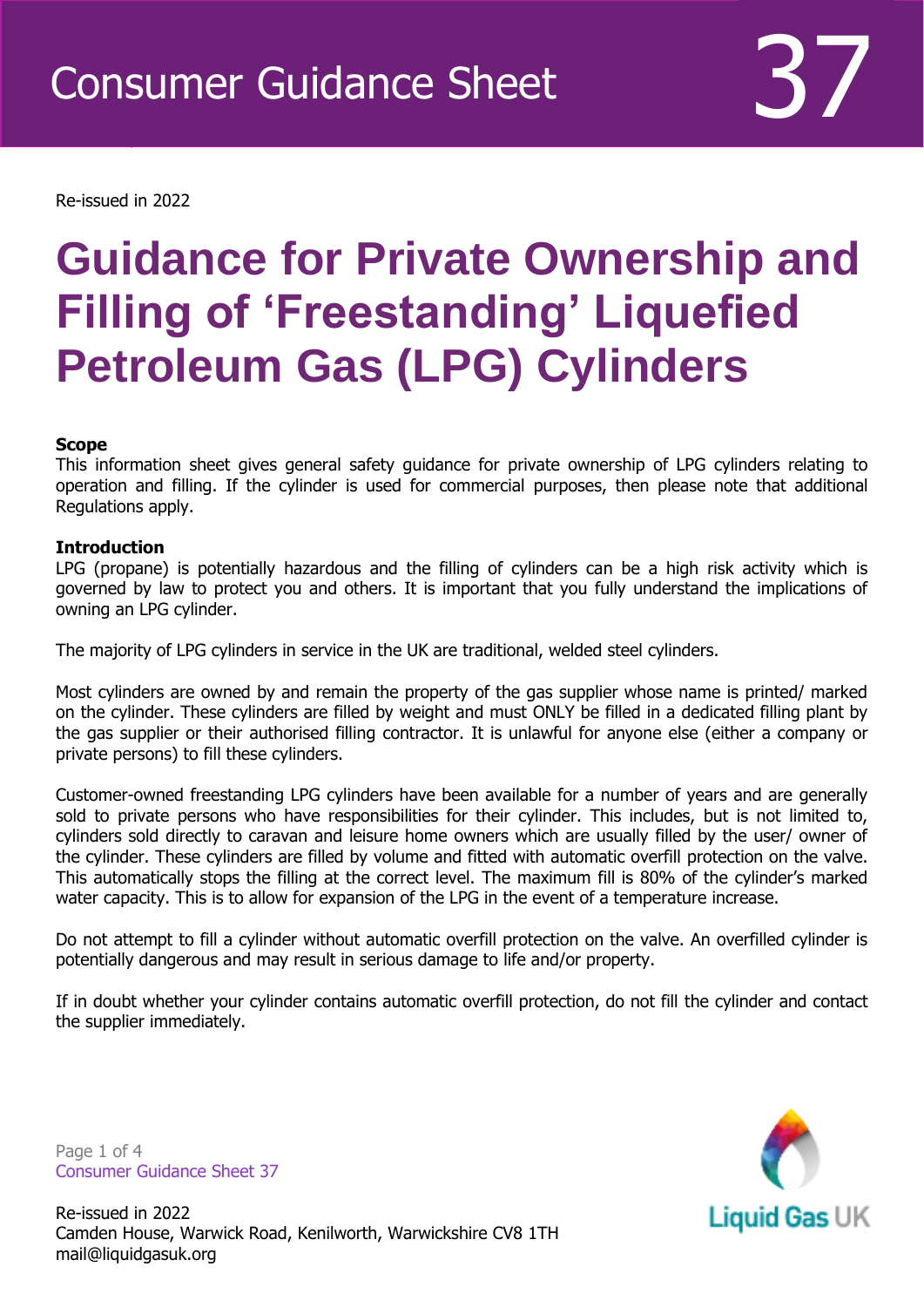### **Recommendations**

It is recommended that you follow the manufacturer's instructions and the advice contained in this "User Information Sheet. Before filling the cylinder you should establish the following:

- Ensure the cylinder to be filled is manufactured to a suitable standard and is specifically designed for use with propane;
- The cylinder is specifically designed to be filled by the user and has automatic overfill protection;
- The cylinder is in good condition and within its test period (see Further Consideration overleaf);
- The cylinder is correctly labelled (see Cylinder Labelling overleaf);

### Before filling, check that:

- The filling centre or station allows the filling of freestanding customer owned LPG cylinders;
- The cylinder and valve(s) are not damaged or corroded;
- The area around the filling point is clear of potential hazards;
- The cylinder is stable and upright with the valve(s) at the top;
- The automatic overfill protection is working.

During filling, take the following precautions:

- Wear gloves and eye protection to protect against cold burns (see LPG Properties overleaf);
- Check there are no leaks;
- Ensure the cylinder valve is closed before disconnecting the filling gun.

After filling, ensure that:

- The cylinder is not overfilled;
- There are no obvious signs of leaks and that a plug/cover is fitted to the valve connection;

• Ensure the cylinder is always kept upright with the valve at the top during transportation, whilst using the cylinder and in storage.

### **Further Consideration**

• At periods not exceeding 10 years, refillable LPG cylinders must be re qualified and then permanently marked (stamped, engraved or etched) by an approved inspection body;

• Owners of LPG cylinders are recommended to have valid Public Liability Insurance.

• The filling of freestanding cylinders is at the discretion of the filling centre or station, as they have additional regulatory duties;

• In the event of a leak or overfill do not place the LPG cylinder in a vehicle, but follow the procedure laid down by the filling centre or station.

### **LPG Cylinder Safety**

• Always read the filling, operating and emergency instructions available from the manufacturer, filling centre or station. If you have any doubts or questions, put safety first and contact the manufacturer;

• Remember full cylinders are heavier than the marked tare weight, lift carefully or use a trolley. A full cylinder will weigh about twice the gas contents weight displayed on the cylinder;

• When a cylinder is not connected always keep the valve closed and replace the cap/plug in its outlet connection (even when empty);

• Do transport, store and use cylinders and cartridges with their valve uppermost;

• Do make sure the cylinders are properly secured and are kept upright in use;

Page 2 of 4 Consumer Guidance Sheet 37

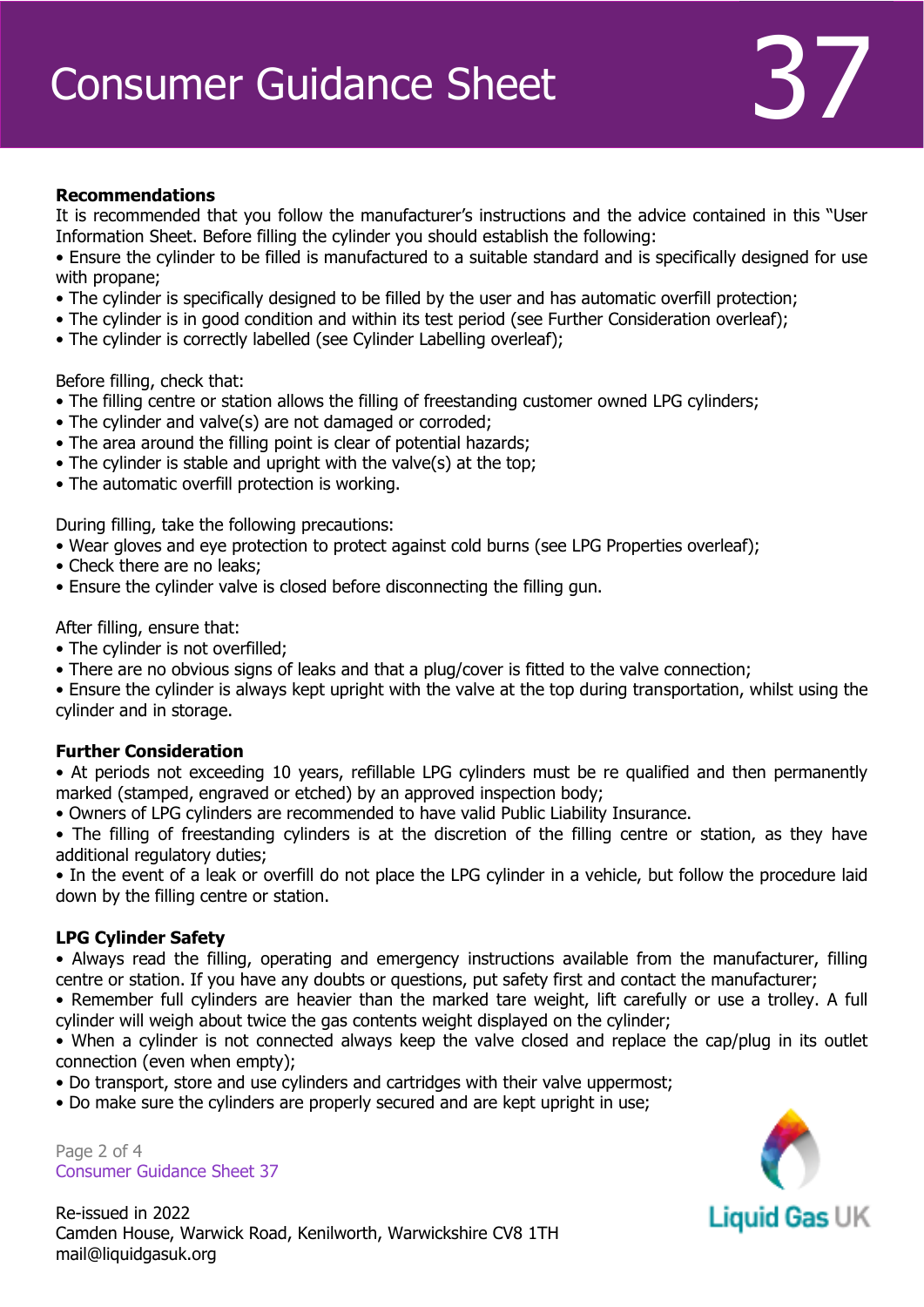# Consumer Guidance Sheet 37

- Do treat cylinders with care to ensure they don't get damaged;
- Do use cylinders in accordance with the manufacturer's instructions;
- Do keep all cylinders in a safe, well-ventilated place, away from escape routes and stairs.
- Do store cylinders in the open air, away from sources of combustible material, potential ignition and excessive heat;

• Do keep the area where cylinders are located outdoors free from rubbish and excessive build-up of vegetation; e.g. trees, bushes, undergrowth and weeds;

• Do check your vehicle insurance allows the carriage of LPG cylinders.

### **Cylinder Labelling**

The Law states that 'Refillable pressure receptacles shall be marked clearly and legibly with certification, operational and manufacturing marks'.

As a minimum cylinders must display:

- Danger warning symbol;
- UN Number for Propane (UN 1978) for cylinders up to 60 litres water capacity minimum height 6 mm;
- Date of original or last periodic inspection, with an inspection body identification number;
- Tare weight and date (year) when next periodic inspection is due.

### **LPG Properties**

• LPG is stored in the cylinder under pressure and has properties that make it a potential hazard for you. Any leakage will result in a highly flammable atmosphere.

• One litre of liquid released to the atmosphere will give 270 litres of flammable vapour.

• If liquid leaks this expands into vapour and also cools down; if this comes in contact with the skin it can result in a "cold burn". Although with properly maintained equipment this should be rare it is recommended that anyone filling a User Refillable Cylinder should wear suitable gloves and eye protection during the filling operation.

### **Outside the UK**

The self-filling of LPG cylinders by members of the public is not permitted in some countries. Please check before travelling.

Filling connections vary between European countries. It is worth checking on the type of connection in your destination country, and whether your cylinder can be filled.

### **Disposal of Cylinders**

If information is not provided by the manufacturer then visit the LGUK website: [www.liquidgasuk.org](http://www.liquidgasuk.org/) for guidance on how to safely dispose of your cylinder at the end of its life.

Page 3 of 4 Consumer Guidance Sheet 37